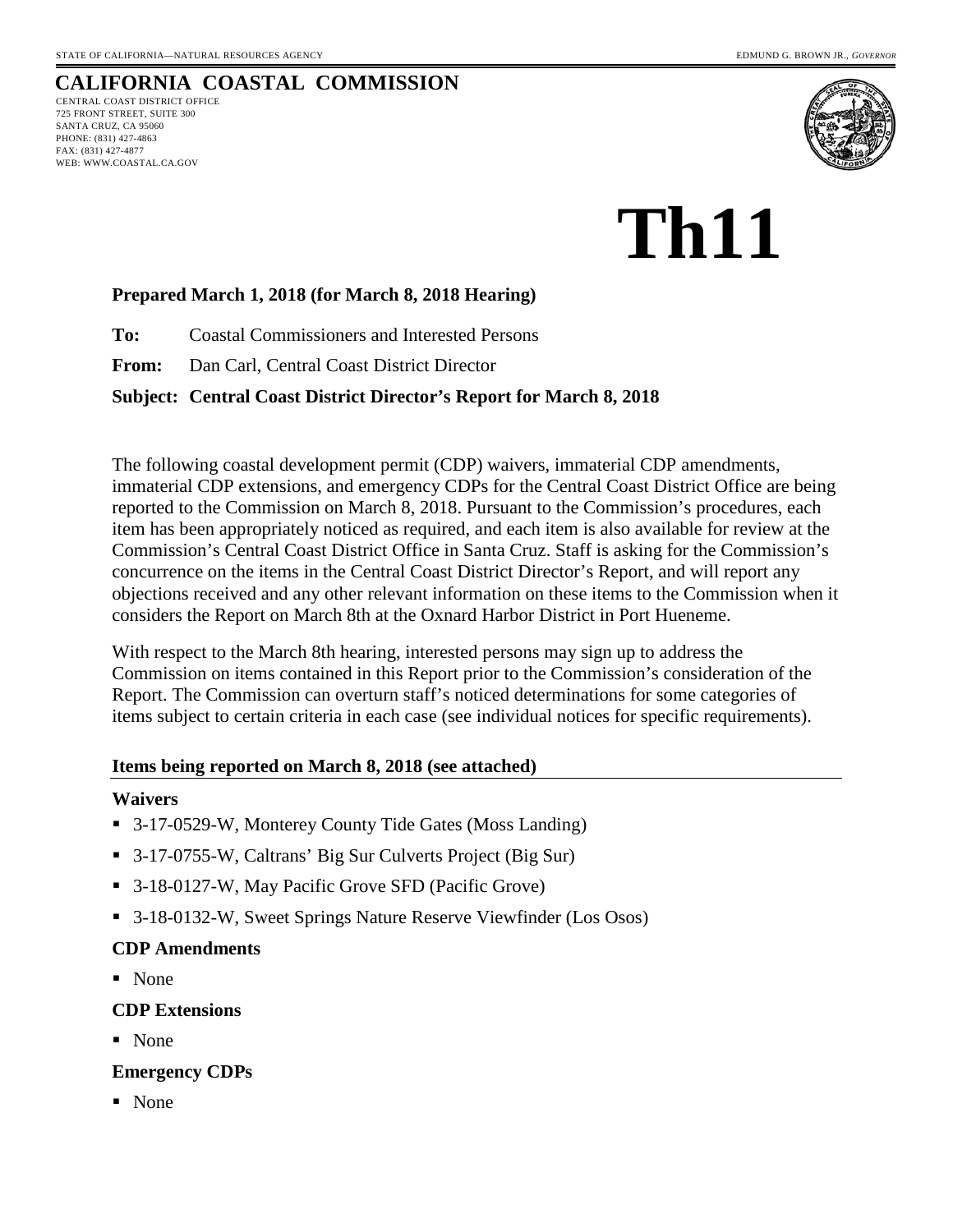## **CALIFORNIA COASTAL COMMISSION**

CENTRAL COAST DISTRICT OFFICE 725 FRONT STREET, SUITE 300 SANTA CRUZ, CA 95060 PHONE: (831) 427-4863 FAX: (831) 427-4877 WEB: WWW.COASTAL.CA.GOV



## **NOTICE OF PROPOSED PERMIT WAIVER**

- **Date:** February 22, 2018
- **To:** All Interested Parties
- **From:** Susan Craig, Central Coast District Manager Brian O'Neill, Coastal Planner
- **Subject: Coastal Development Permit (CDP) Waiver 3-17-0529-W**  Applicant: Monterey County Water Resources Agency

#### **Proposed Development**

Follow-up authorization for work done under Emergency Coastal Development Permit (ECDP) G-3-15- 0051, which included the removal of approximately 14 cubic yards of riprap, placement of nine cubic yards of geotextile sandbags, placement of 17 cubic yards of gabion rocks secured with mats in five different locations, all around the headwall and culverts at the Moss Landing tide gates under Moss Landing Road in Moss Landing, Monterey County.

#### **Executive Director's Waiver Determination**

Pursuant to Title 14, Section 13252 of the California Code of Regulations, and based on project plans and information submitted by the Applicant regarding the proposed development, the Executive Director of the California Coastal Commission waives the requirement for a CDP for the following reasons: The Moss Landing tide gates control the exchange of water between the Moss Landing Harbor and Moro Cojo slough. The tide gates help control flooding of agricultural land and prevent saltwater intrusion into the brackish and freshwater habitats upstream in the slough. The tide gates were leaking saltwater into the slough due to cracks and holes in the headwall and culverts. ECDP G-3-15-0051 was issued to allow for the placement of temporary sandbags secured with gabion rocks and mats to control the leaks while a permanent solution could be evaluated. Environmental review of a permanent solution is underway and retention of the sandbags is necessary at this time to protect sensitive upstream habitats. The proposed project utilized a series of best management practices to protect water quality including the use of tarps to prevent erosion, timing construction for low tides to avoid contact with the water, stockpiling materials away from all water bodies, and utilizing good housekeeping measures. The project also included the use of a biological monitor and avoidance measures to protect sensitive species during construction, including sea otters. Accordingly, the project did not have any significant adverse impacts on coastal resources, including public access to the shoreline.

#### **Coastal Commission Review Procedure**

This waiver is not valid until the waiver has been reported to the Coastal Commission. This waiver is proposed to be reported to the Commission on March 8, 2018 in Port Hueneme. If three or more Commissioners object to this waiver at that time, then the application shall be processed as a regular CDP application.

### **If you have any questions about the proposal or wish to register an objection, please contact Brian O'Neill in the Central Coast District office.**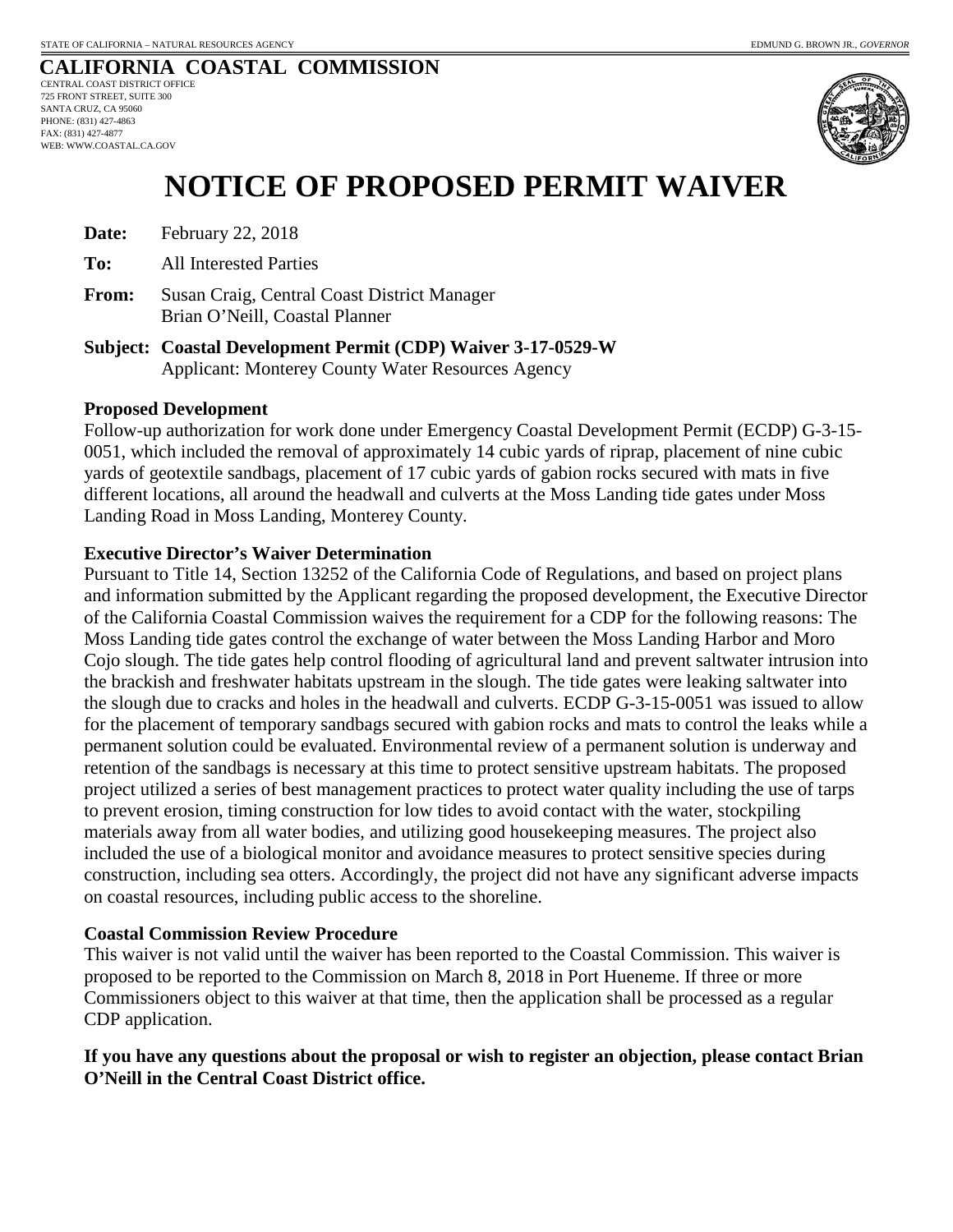WEB: WWW.COASTAL.CA.GOV

#### **CALIFORNIA COASTAL COMMISSION** NORTH CENTRAL COAST DISTRICT OFFICE 45 FREMONT STREET, SUITE 2000 SAN FRANCISCO, CA 94105 (415) 904-5260 PHONE (415) 904-5400 FAX



# **NOTICE OF PROPOSED PERMIT WAIVER**

**To:** All Interested Parties

**From:** Susan Craig, Central Coast District Manager Mike Watson, Coastal Program Analyst II

**Subject: Coastal Development Permit (CDP) Waiver 3-17-0755-W**  Applicant: California Department of Transportation (Caltrans)

#### **Proposed Development**

Replacement of seven existing damaged and/or eroded culvert systems necessary to convey stormwater runoff and to prevent erosion and failure of Highway 1 at seven locations in the Big Sur area of Monterey County (between Post Mile (PM) 2.5 and PM 67.3). These culvert systems typically include a concrete headwall, a box inlet, a large-diameter pipe that extends under the roadway, and an energy dissipater at the outlet. At all seven locations the existing damaged and/or eroded corrugated metal pipes that extend under the roadbed will be replaced with either welded steel pipe, reinforced steel pipe, or high density polyethylene pipe (HDPE). At four locations the pipe will outlet into a rock energy dissipater. At each of three locations where a steep bluff exists at the outlet location, the existing dilapidated corrugated drainpipe that extends down the bluff toward the shoreline will be replaced with new HDPE drainpipe.

At three locations (PMs 2.5, 52.9, and 67.3), the existing culvert systems will be removed and the replacement culvert systems will be installed using a trenchless (i.e. tunneling) installation process, which will require the construction of temporary access roads and the excavation of jacking pits (i.e. tunnels dug in preparation for the installation of the new pipes) and receiving pits (i.e. excavated pits used to remove equipment and spoil arising from the tunneling process) to facilitate installation of the pipe at the culverts inlets and outlets. At four locations (PMs 37.1, 38.5, 39.2, and 47.3), the existing culverts will be removed and the replacement culvert systems will be installed by digging a narrow trench across the roadway and placing the new culverts within the trench, which will then be backfilled with slurry cement, and the roadway will then be patched with hot mix asphalt.

#### **Procedural Note**

Because this project falls within both the Commission's retained permitting jurisdiction and the Monterey County Big Sur LCP's jurisdictional boundary, the Applicant, the County, and the Executive Director have agreed to process and act upon a consolidated CDP application pursuant to Coastal Act Section 30601.3(a)(2).

### **Executive Director's Waiver Determination**

Pursuant to Title 14, Section 13238 of the California Code of Regulations, and based on project plans and other application materials submitted by the Applicant regarding the proposed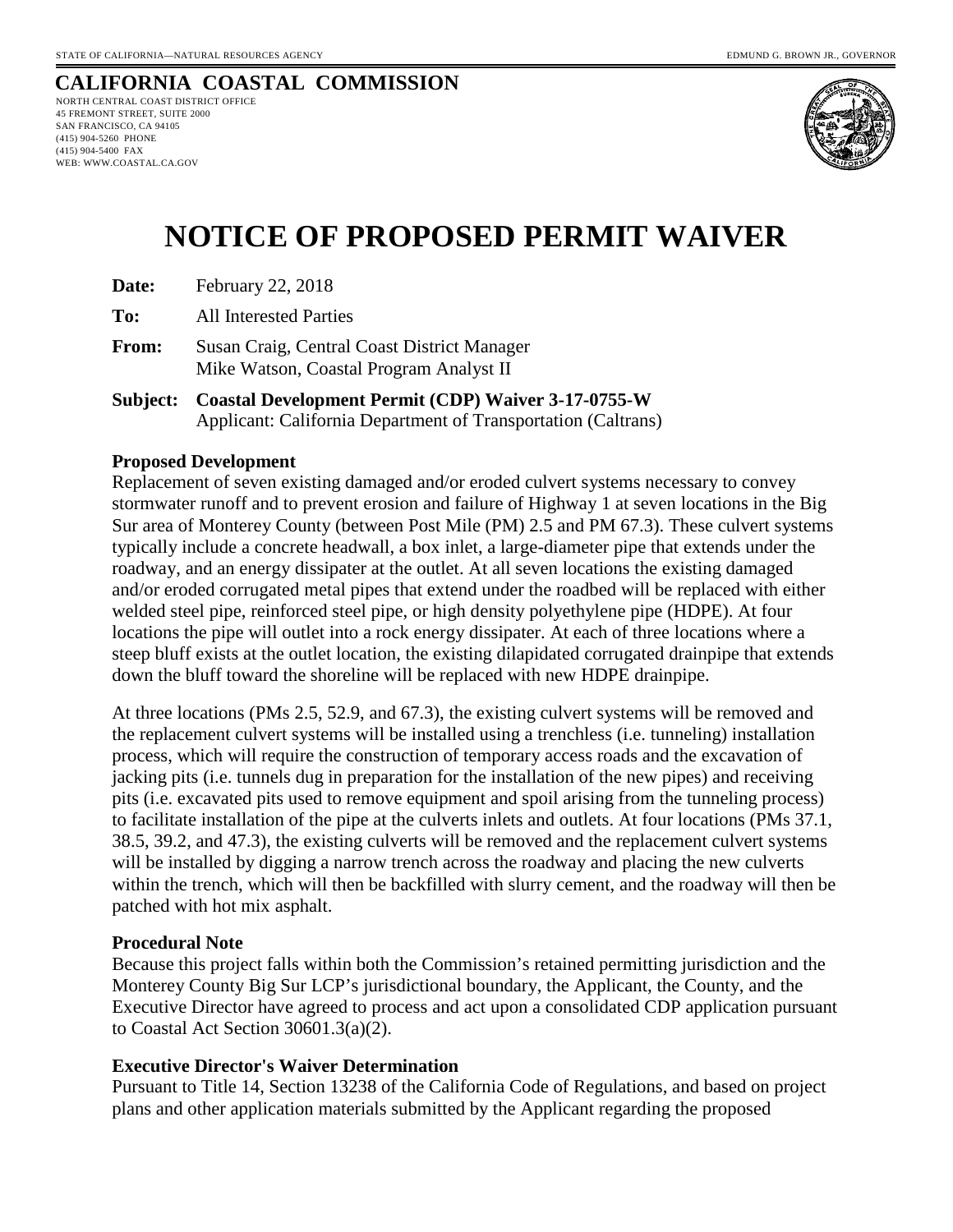development, the Executive Director of the California Coastal Commission hereby waives the requirement for a CDP for the following reasons:

The proposed development is necessary to prevent failure of seven culverts along Highway 1, which have been damaged over time, and to convey storm water runoff in a non-erosive manner that protects the Highway 1 roadbed and appurtenant transportation facilities (i.e., fill slope, highway turn-outs, signage, etc.). Proposed replacement techniques are designed to avoid coastal resource impacts, including with respect to public access, water quality, biological resources, and visual resources. Construction of each culvert will require one-way traffic control with a maximum delay of ten minutes; thus public access impacts due to the project will be minimal and temporary. Either HDPE drainpipes (extending down the bluff) or rock energy dissipaters will be used at each culvert outlet to convey runoff in a non-erosive manner. An erosion control plan and water pollution control plan with appropriate best management practices has been prepared to prevent runoff during and after construction. The proposal includes restoration of natural landforms that are temporarily disturbed due to construction activities and habitat enhancement activities including removal of non-native invasive species from the Caltrans rightof-way within the area of work. The project also includes measures to protect visual resources, via coloring the concrete headwalls and rock dissipaters to match the surrounding environment, siting drainpipes in existing topographical features, retaining existing vegetation to aid in screening these facilities, and additional measures to screen development after installation, if necessary, to protect public views from Highway 1. *Finally, all development authorized under this CDP waiver is contingent upon Caltrans obtaining authorization from other applicable permitting agencies, including but not limited to, the United States Army Corps of Engineers, the Regional Water Quality Control Board, and the California Department of Fish and Wildlife.* For the reasons stated above, the proposed project is consistent with the Coastal Act.

### **Coastal Commission Review Procedure**

This waiver is not valid until it has been reported to the Coastal Commission. This waiver is proposed to be reported to the Commission on March 8, 2018, in Port Hueneme. If four or more Commissioners object to this waiver at that time, then the application shall be processed as a regular CDP application.

**If you have any questions about the proposal or wish to register an objection, please contact Mike Watson in the Coastal Commission's Santa Cruz office.**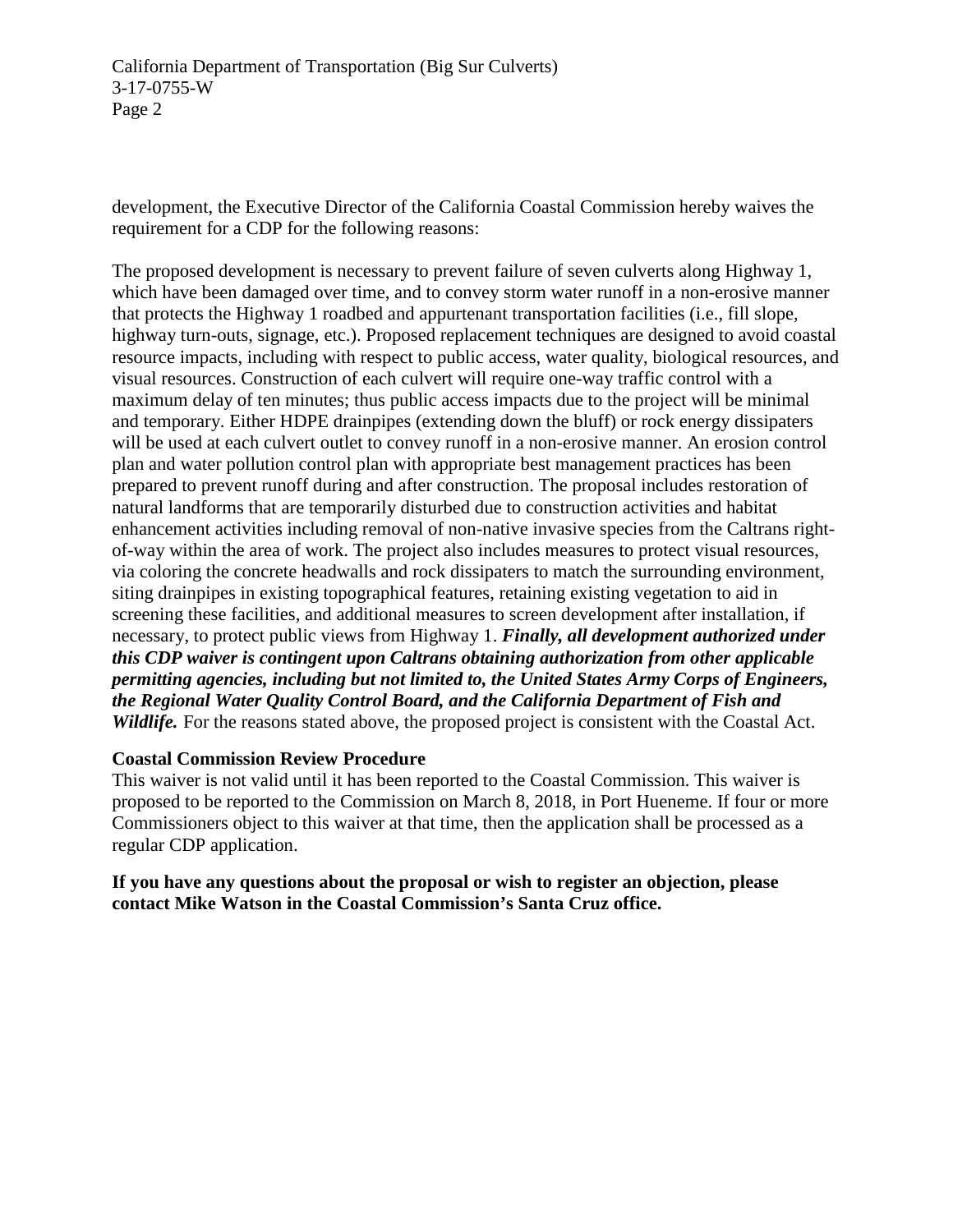#### **CALIFORNIA COASTAL COMMISSION** CENTRAL COAST DISTRICT OFFICE 725 FRONT STREET, SUITE 300 SANTA CRUZ, CA 95060 PHONE: (831) 427-4863 FAX: (831) 427-4877 WEB: WWW.COASTAL.CA.GOV



# **NOTICE OF PROPOSED PERMIT WAIVER**

**Date:** February 22, 2018

**To:** All Interested Parties

- **From:** Susan Craig, Central Coast District Manager Brian O'Neill, Coastal Planner
- **Subject: Coastal Development Permit (CDP) Waiver 3-18-0127-W**  Applicants: Susan and Bob May

#### **Proposed Development**

Proposed demolition of an existing 740-square-foot one-story single-family residence and construction of a 2,270-square-foot two-story single-family residence, reconfiguration of decks and walkways, and storm water infiltration improvements at 108 20<sup>th</sup> Street in the City of Pacific Grove (APN 006-143-021).

#### **Executive Director's Waiver Determination**

Pursuant to Title 14, Section 13250 of the California Code of Regulations, and based on project plans and information submitted by the Applicants regarding the proposed development, the Executive Director of the California Coastal Commission hereby waives the requirement for a CDP for the following reasons:

The proposed residence would be compatible with the size, scale, and aesthetics of the residential neighborhood in which it is located. The proposed residence was reviewed and received discretionary approval by the City's Architectural Review Board to ensure conformance with the requirements of the City's Municipal Code and the certified Land Use Plan. The project includes erosion and sediment controls to protect water quality during construction and implements low-impact development practices to reduce post-construction storm water runoff and to ensure removal of contaminants prior to conveyance of any storm water offsite. The project has no potential for adverse effects on coastal resources, including public access to the shoreline, and is consistent with Chapter 3 of the Coastal Act.

#### **Coastal Commission Review Procedure**

This waiver is not valid until it has been reported to the Coastal Commission. This waiver is proposed to be reported to the Commission on March 8, 2018 in Port Hueneme. If three or more Commissioners object to this waiver at that time, then the application shall be processed as a regular CDP application.

## **If you have any questions about the proposal or wish to register an objection, please contact Brian O'Neill in the Central Coast District office.**